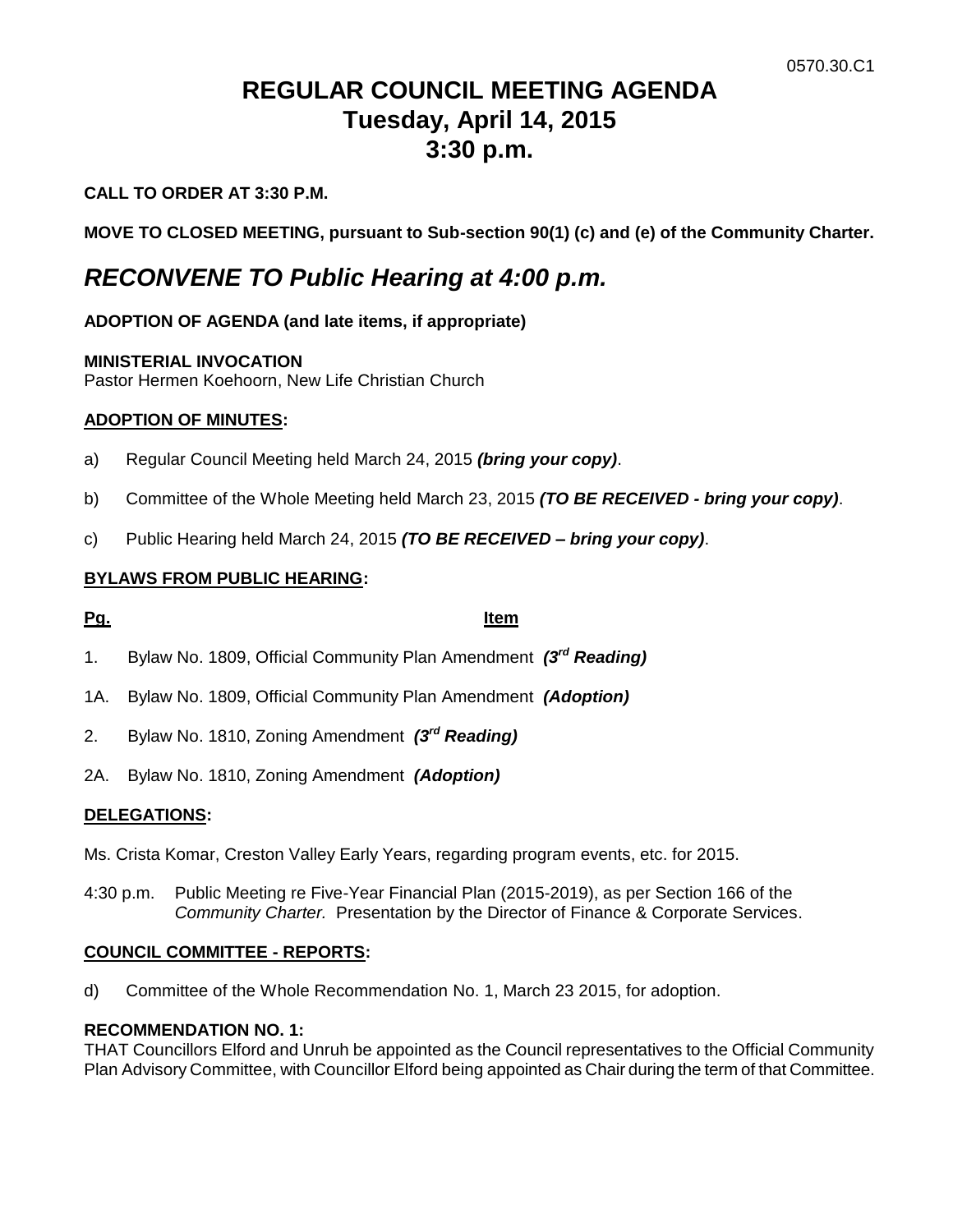### **Pg. Item**

- 5. Ltr #69 from, Crista Komar, Creston Valley Early Years, re presentation of Early Years Programs and Services for 2015.
- 35. Ltr #232 from the Creston Valley Blossom Festival Association, re request for extension of hours for Millennium Park on May 15; waiving of \$150 park booking fee for teen event on May 15; permission to use vacant land behind RCMP station for midway mobile units May 11 to 18; and permission to use land south of Millennium Park on May 16 for youth Blossom Festival event.
- 37. Ltr #233 from the Town Planner, re Official Community Plan Advisory Committee and appointment of members.
- 41. Ltr #226 from Emma Penner, re request for discretionary grant funding to assist with expenses to attend a Piano Summer Camp Program.
- 43. Ltr #218 from the BC Conservation Foundation, re request for Community Development funds for bear resistant garbage bins.
- 61. Ltr #219 from the Creston Rotary Club, requesting permission to install a street piano on Town property on the North West corner of 10<sup>th</sup> Avenue and Pine Street, and the installation of shelters over the two pianos (Walkthrough Park and 10<sup>th</sup> Avenue and Pine Street).

# **BYLAWS:**

**Pg. Item**

- 63. Bylaw No. 1817, Five Year Financial Plan Bylaw *(1st and 2nd Readings)*
- 63A Bylaw No. 1817, Five Year Financial Plan Bylaw *(3rd Reading)*
- 69. Bylaw No. 1813, Property Maintenance Bylaw *(1 st and 2nd Readings)*
- 69A Bylaw No. 1813, Property Maintenance Bylaw *(3rd Reading)*
- 75. Bylaw No. 1804, Bylaw Notice Enforcement Amendment *(1 st and 2nd Readings)*
- 75A Bylaw No. 1804, Bylaw Notice Enforcement Amendment *(3rd Reading)*
- 91. **REVIEW STRATEGIC PRIORITIES CHART (to be reviewed at the first Council meeting of each month) Staff to provide verbal updates to Council.**
- 93. **REVIEW FOLLOW-UP ACTON LIST (to be reviewed the first Council meeting of each month)**

# 97. **REVIEW COMMITTEE OF THE WHOLE AGENDA (to be reviewed at each Council meeting)**

# **NEW BUSINESS:**

# **REPORTS OF REPRESENTATIVES:**

99. Receive Verbal Reports of Council (and staff) members.